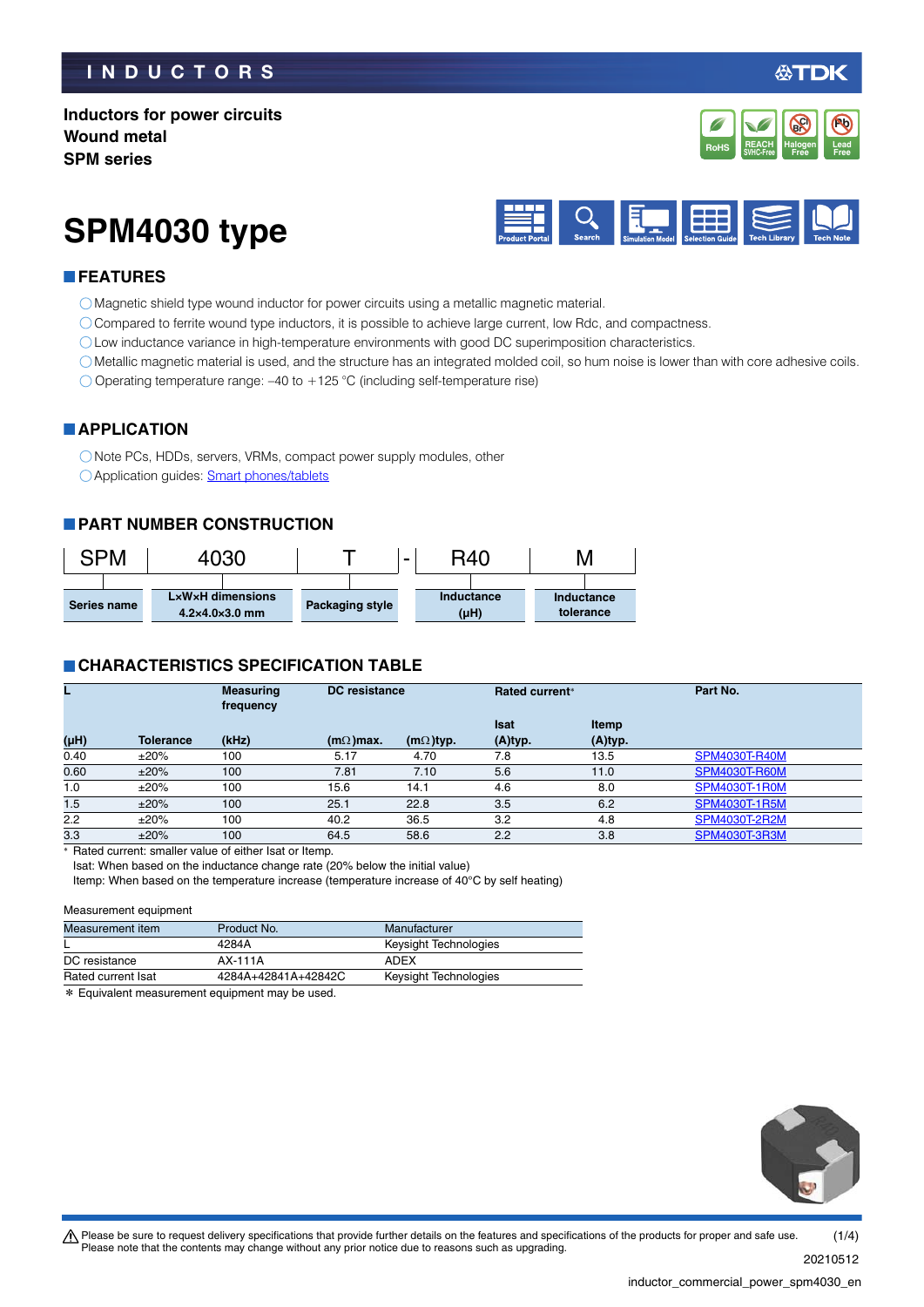# **SPM4030 type**

### **L FREQUENCY CHARACTERISTICS**



Measurement equipment

| Product No.                                     | Manufacturer          |  |  |
|-------------------------------------------------|-----------------------|--|--|
| 4294A                                           | Keysight Technologies |  |  |
| * Equivalent measurement equipment may be used. |                       |  |  |

### **INDUCTANCE VS. DC BIAS CHARACTERISTICS**



\* Equivalent measurement equipment may be used.

Please be sure to request delivery specifications that provide further details on the features and specifications of the products for proper and safe use.<br>Please note that the contents may change without any prior notice d (2/4)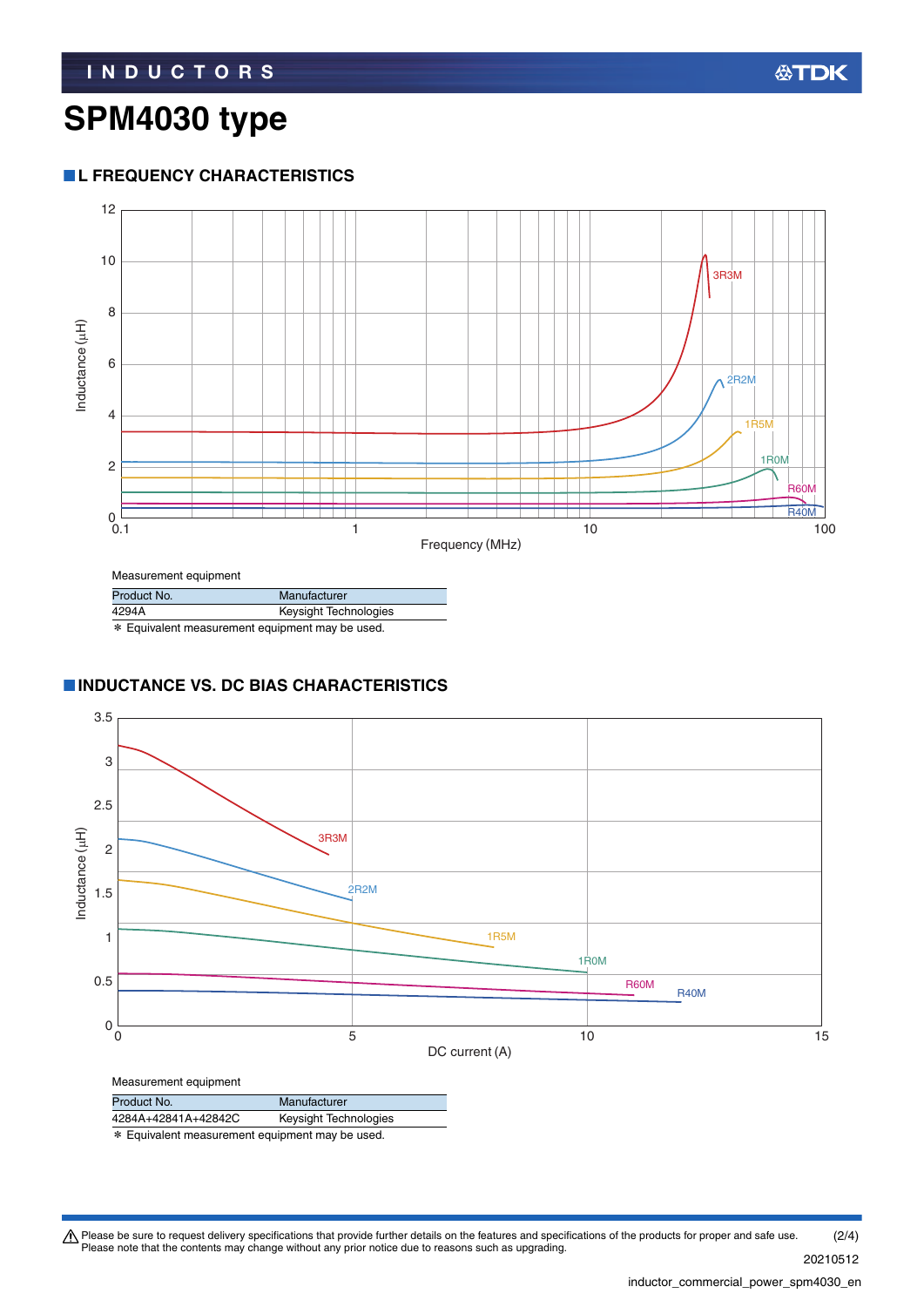# **SPM4030 type**

### **SHAPE & DIMENSIONS**



### **PACKAGING STYLE**



#### **TAPE DIMENSIONS**



| 7111000<br>cп<br>'30 |  | ה ר |
|----------------------|--|-----|

### **RECOMMENDED LAND PATTERN**



### **RECOMMENDED REFLOW PROFILE**



#### **PACKAGE QUANTITY**

| Package quantity | 500 pcs/reel |
|------------------|--------------|

### **TEMPERATURE RANGE, INDIVIDUAL WEIGHT**

| Operating<br>temperature range*                                  | <b>Storage</b><br>temperature range** | <b>Individual</b><br>weight |
|------------------------------------------------------------------|---------------------------------------|-----------------------------|
| $-40$ to +125 °C                                                 | $-40$ to +125 °C                      | 0.24 <sub>q</sub>           |
| Operating temperature range includes self-temperature rise.<br>* |                                       |                             |

\*\* The storage temperature range is for after the assembly.

Please be sure to request delivery specifications that provide further details on the features and specifications of the products for proper and safe use.<br>Please note that the contents may change without any prior notice d (3/4)

20210512